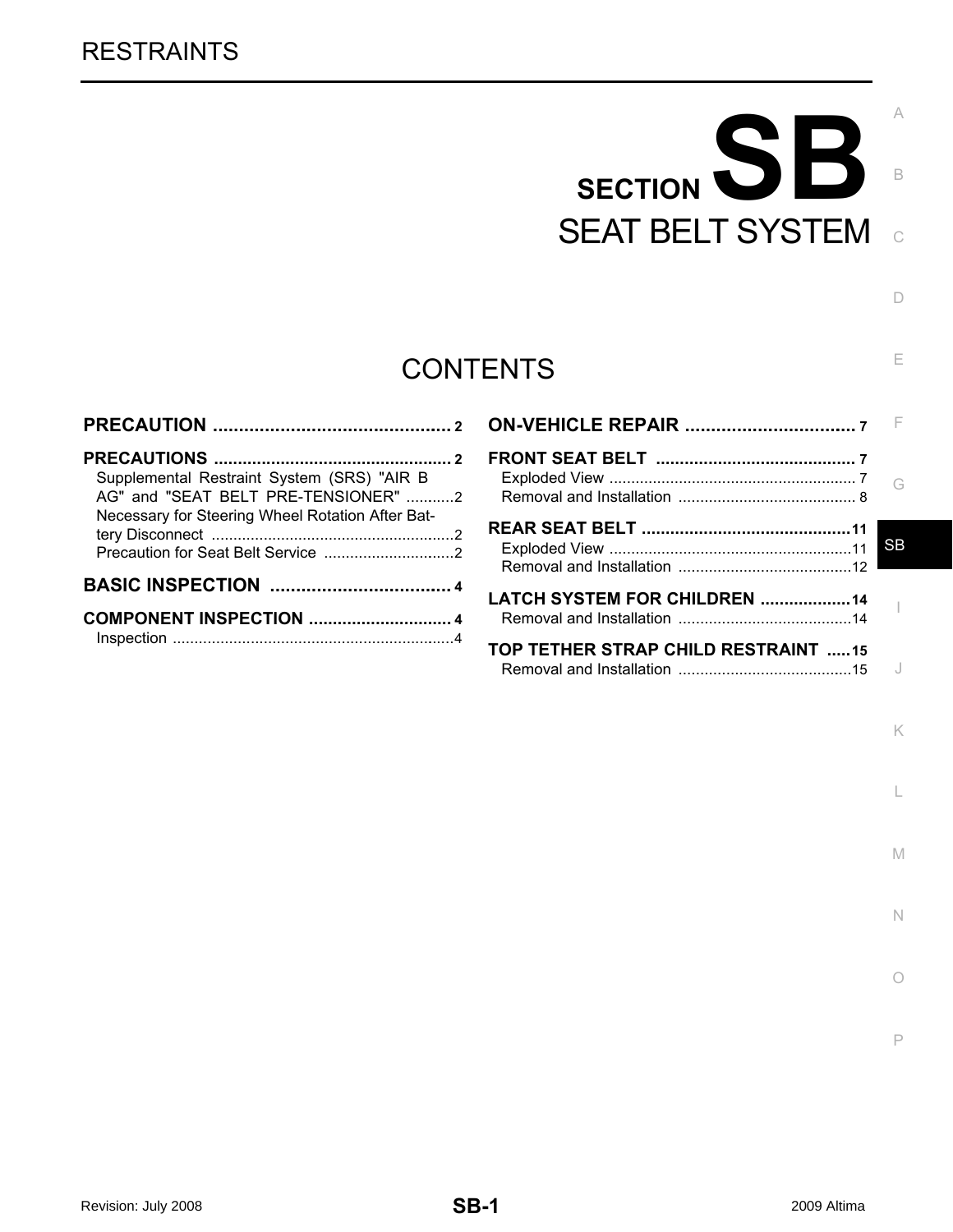## < PRECAUTION >

## <span id="page-1-0"></span>**PRECAUTION**

## <span id="page-1-1"></span>PRECAUTIONS

## <span id="page-1-2"></span>Supplemental Restraint System (SRS) "AIR BAG" and "SEAT BELT PRE-TEN-SIONER" *INFOID:0000000004205513*

The Supplemental Restraint System such as "AIR BAG" and "SEAT BELT PRE-TENSIONER", used along with a front seat belt, helps to reduce the risk or severity of injury to the driver and front passenger for certain types of collision. This system includes seat belt switch inputs and dual stage front air bag modules. The SRS system uses the seat belt switches to determine the front air bag deployment, and may only deploy one front air bag, depending on the severity of a collision and whether the front occupants are belted or unbelted.Information necessary to service the system safely is included in the SR and SB section of this Service Manual.

#### **WARNING:**

- **To avoid rendering the SRS inoperative, which could increase the risk of personal injury or death in the event of a collision which would result in air bag inflation, all maintenance must be performed by an authorized NISSAN/INFINITI dealer.**
- **Improper maintenance, including incorrect removal and installation of the SRS, can lead to personal injury caused by unintentional activation of the system. For removal of Spiral Cable and Air Bag Module, see the SR section.**
- **Do not use electrical test equipment on any circuit related to the SRS unless instructed to in this Service Manual. SRS wiring harnesses can be identified by yellow and/or orange harnesses or harness connectors.**

## <span id="page-1-3"></span>**Necessary for Steering Wheel Rotation After Battery Disconnect** *INFOID:00000004501287*

#### **NOTE:**

- Before removing and installing any control units, first turn the push-button ignition switch to the LOCK position, then disconnect both battery cables.
- After finishing work, confirm that all control unit connectors are connected properly, then re-connect both battery cables.
- Always use CONSULT-III to perform self-diagnosis as a part of each function inspection after finishing work. If a DTC is detected, perform trouble diagnosis according to self-diagnosis results.
- This vehicle is equipped with a push-button ignition switch and a steering lock unit.
- If the battery is disconnected or discharged, the steering wheel will lock and cannot be turned.

If turning the steering wheel is required with the battery disconnected or discharged, follow the procedure below before starting the repair operation.

## OPERATION PROCEDURE

1. Connect both battery cables.

**NOTE:**

Supply power using jumper cables if battery is discharged.

- 2. Carry the Intelligent Key or insert it to the key slot and turn the push-button ignition switch to ACC position. (At this time, the steering lock will be released.)
- 3. Disconnect both battery cables. The steering lock will remain released with both battery cables disconnected and the steering wheel can be turned.
- 4. Perform the necessary repair operation.
- 5. When the repair work is completed, re-connect both battery cables. With the brake pedal released, turn the push-button ignition switch from ACC position to ON position, then to LOCK position. (The steering wheel will lock when the push-button ignition switch is turned to LOCK position.)
- 6. Perform self-diagnosis check of all control units using CONSULT-III.

## <span id="page-1-4"></span>Precaution for Seat Belt Service *INFOID:0000000004205514*

#### **CAUTION:**

- **Before removing the front seat belt pre-tensioner assembly, turn the ignition switch off, disconnect both battery cables and wait at least 3 minutes.**
- **Do not use electrical test equipment for front seat belt pre-tensioner connector.**
- **After replacing or reinstalling front seat belt pre-tensioner assembly, or reconnecting front seat belt pre-tensioner connector, check the system function. Refer to SRC-12, "SRS Operation Check".**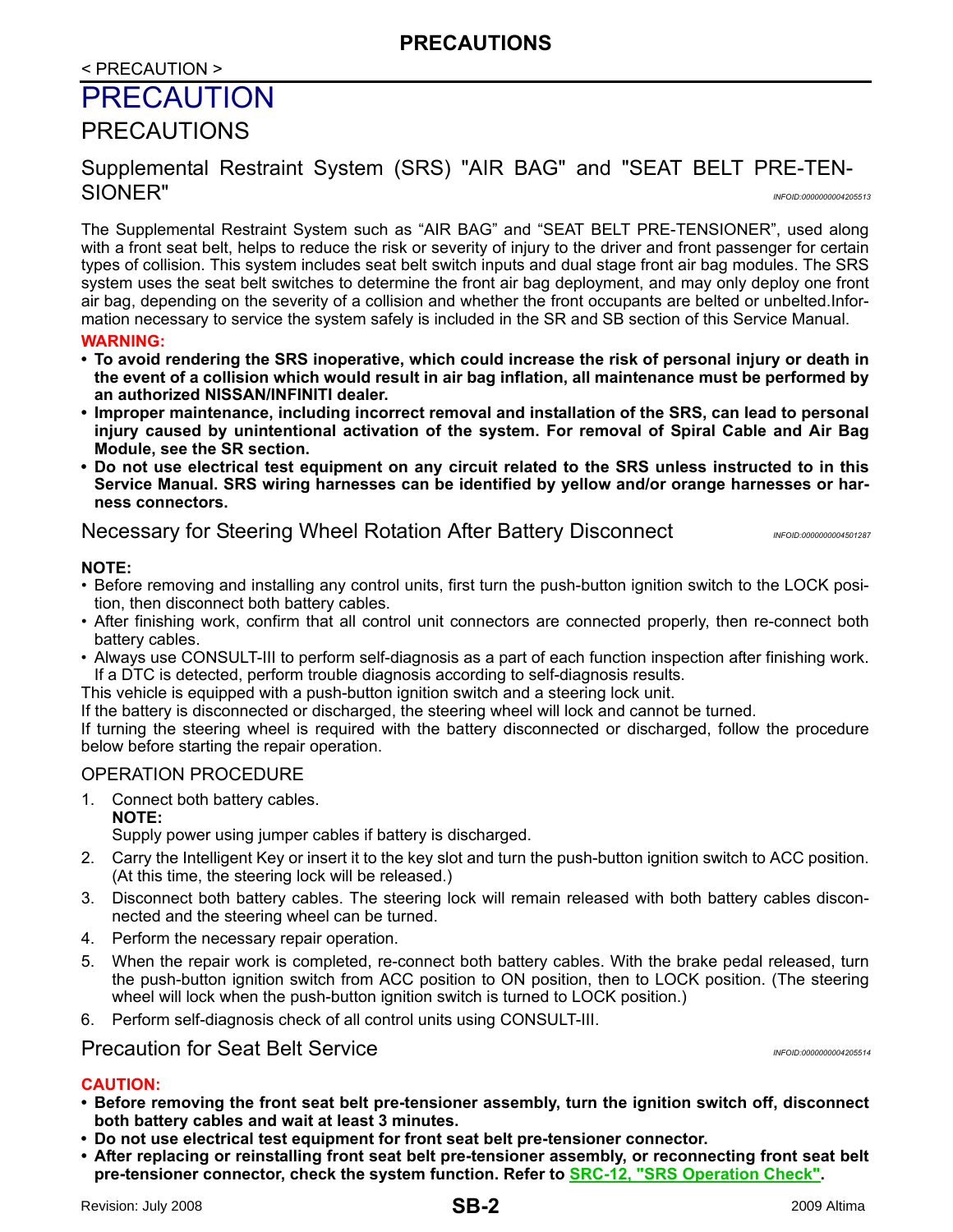## **PRECAUTIONS**

## < PRECAUTION >

| • Do not disassemble buckle or seat belt assembly.<br>• Replace anchor bolts if they are deformed or worn out.<br>• Never oil tongue and buckle.<br>. If any component of seat belt assembly is questionable, do not repair. Replace the whole seat belt | A         |
|----------------------------------------------------------------------------------------------------------------------------------------------------------------------------------------------------------------------------------------------------------|-----------|
| assembly.<br>• If webbing is cut, frayed, or damaged, replace seat belt assembly.<br>• When replacing seat belt assembly, use a genuine NISSAN seat belt assembly.                                                                                       | B         |
|                                                                                                                                                                                                                                                          | C         |
|                                                                                                                                                                                                                                                          | D         |
|                                                                                                                                                                                                                                                          | E.        |
|                                                                                                                                                                                                                                                          | F         |
|                                                                                                                                                                                                                                                          | G         |
|                                                                                                                                                                                                                                                          | <b>SB</b> |
|                                                                                                                                                                                                                                                          |           |

J

K

L

M

N

O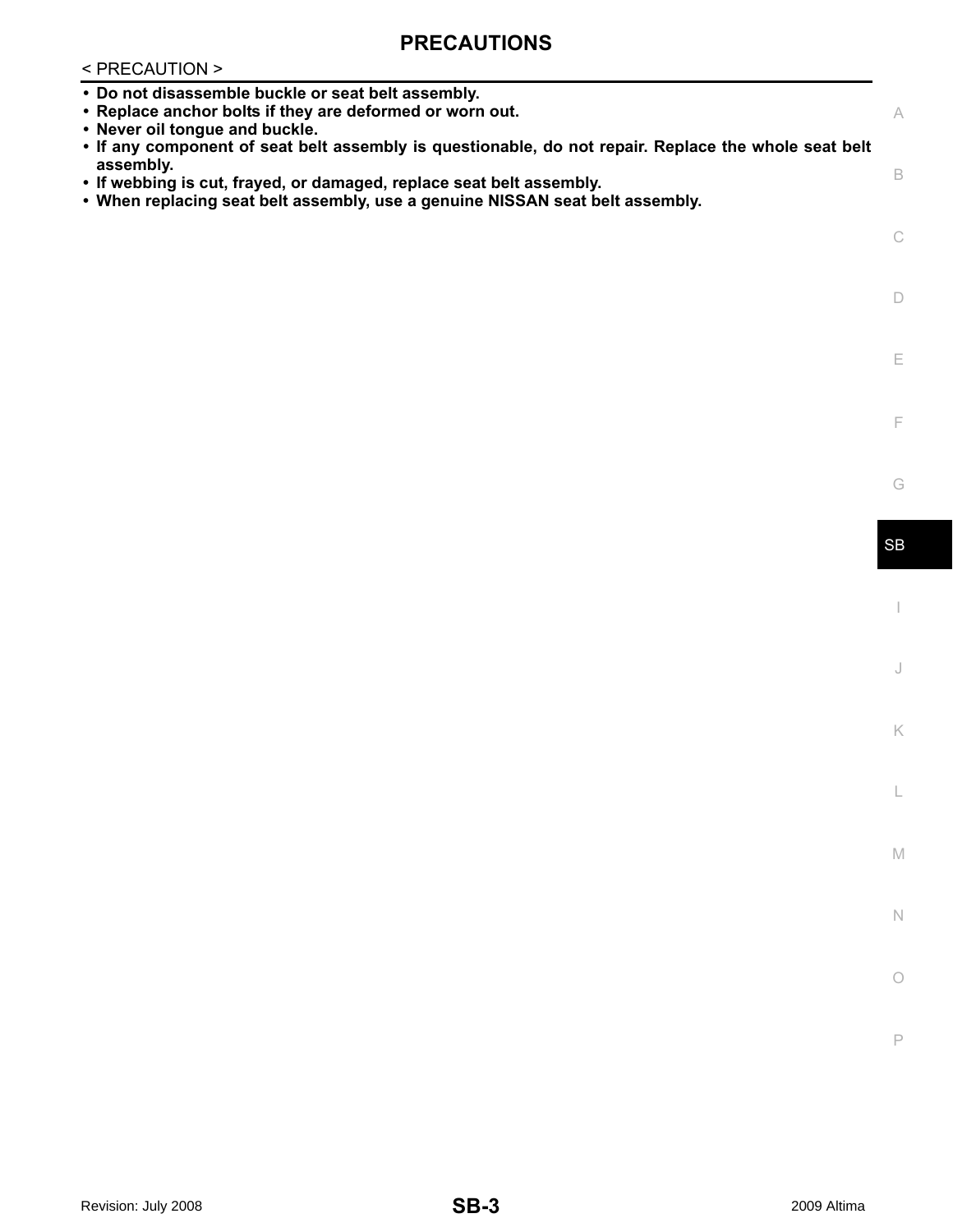## <span id="page-3-0"></span>BASIC INSPECTION

<span id="page-3-1"></span>COMPONENT INSPECTION

<span id="page-3-2"></span>Inspection *INFOID:0000000004205515*

## AFTER A COLLISION

#### **WARNING:**

**Inspect all seat belt assemblies including retractors and attaching hardware after any collision. NISSAN/INFINITI recommends that all seat belt assemblies in use during a collision be replaced unless the collision was minor and the belts show no damage and continue to operate properly. Failure to do so could result in serious personal injury in an accident. Seat belt assemblies not in use during a collision should also be replaced if either damage or improper operation is noted. Seat belt pretensioned should be replaced even if the seat belts are not in use during a frontal collision in which the air bags are deployed.**

Replace any seat belt assembly (including anchor bolts) if:

- The seat belt was in use at the time of a collision (except for minor collisions and the belts, retractors and buckles show no damage and continue to operate properly).
- The seat belt was damaged in an accident. (i.e. torn webbing, bent retractor or guide, etc.)
- The seat belt attaching point was damaged in an accident. Inspect the seat belt attaching area for damage or distortion and repair as necessary before installing a new seat belt assembly.
- Anchor bolts are deformed or worn out.
- The seat belt pre-tensioner should be replaced even if the seat belts are not in use during the collision in which the air bags are deployed.

#### PRELIMINARY CHECKS

- 1. Check the seat belt warning lamp/chime for proper operation as follows:
- a. Switch ignition ON. The seat belt warning lamp should illuminate. Also, the seat belt warning chime should sound for about six seconds.
- b. Fasten driver's seat belt. The seat belt warning lamp should go out and the chime (if sounding) should stop.
- 2. If the air bag warning lamp is blinking, conduct self-diagnosis using CONSULT-III, and air bag warning lamp. Refer to SRC-12, "SRS Operation Check".
- 3. Check that the seat belt retractor, seat belt anchor and buckle bolts are securely attached.
- 4. Check the shoulder seat belt guide and shoulder belt height adjuster for front seats. Make sure guide swivels freely and that webbing lays flat and does not bind in guide. Make sure height adjuster operates properly and holds securely.
- 5. Check retractor operation:
- a. Fully extend the seat belt webbing and check for twists, tears or other damage.
- b. Allow the seat belt to retract. Make sure that webbing returns smoothly and completely into the retractor. If the seat belt does not return smoothly, wipe the inside of the loops with a clean paper cloth. Dirt built up in the loops of the upper anchors can cause the seat belts to retract slowly.
- c. Fasten the seat belt. Check that the seat belt returns smoothly and completely to the retractor. If the webbing does not return smoothly, the cause may be an accumulation of dust or dirt. Use the "SEAT BELT TAPE SET" and perform the following steps.

Inspect the front seat belt though-anchor

- 1. Pull the seat belt out to a length of 500 mm (19.69 in) or more.
- 2. Use a clip or other device to hold the seat belt at the center pillar webbing opening.
- 3. Pass a thin wire though the though-anchor webbing opening. Hold both ends of the wire and pull it taunt while moving it up and down several times along the webbing opening surface to move matter stuck there.
- 4. Any dirt that can not be removed with the wire can be removed by cleaning the opening with a clean cloth.
- 5. Apply tape at the point where the webbing contacts the though-anchor webbing opening. **NOTE:**

Apply the tape so that there is no looseness or wrinkling.

6. Remove the clip holding the seat belt and check that the webbing returns smoothly.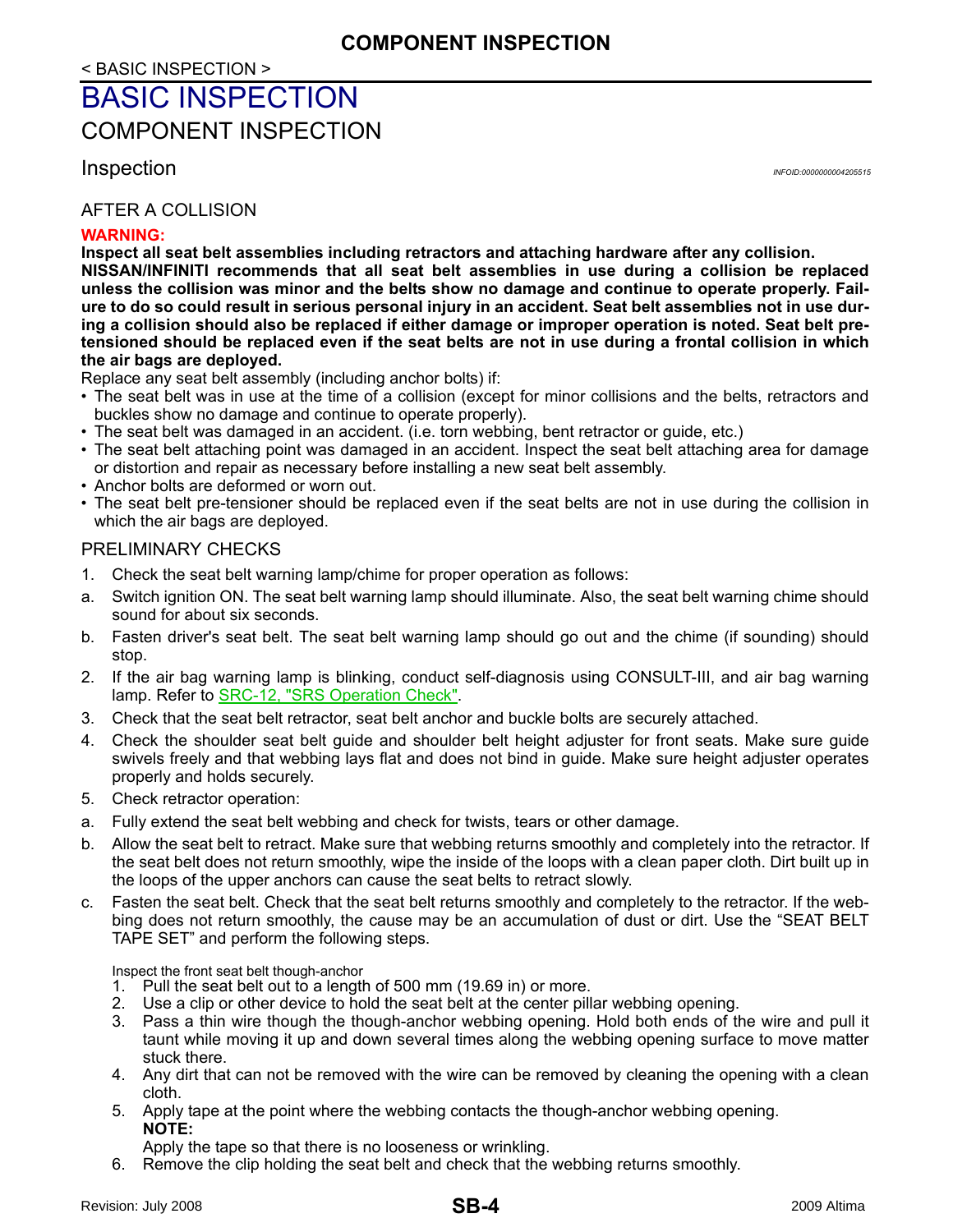## **COMPONENT INSPECTION**

## < BASIC INSPECTION >

|                                                                                                                                                                                                                                                                                                                                                                                                                                                            | 6.    | Repeat steps above as necessary to check the other seat belts.                                                                                                                                                                                                                                                                                                                                                                                                                                                                                                                                                                                                                                 |           |  |
|------------------------------------------------------------------------------------------------------------------------------------------------------------------------------------------------------------------------------------------------------------------------------------------------------------------------------------------------------------------------------------------------------------------------------------------------------------|-------|------------------------------------------------------------------------------------------------------------------------------------------------------------------------------------------------------------------------------------------------------------------------------------------------------------------------------------------------------------------------------------------------------------------------------------------------------------------------------------------------------------------------------------------------------------------------------------------------------------------------------------------------------------------------------------------------|-----------|--|
|                                                                                                                                                                                                                                                                                                                                                                                                                                                            |       | SEAT BELT RETRACTOR ON-VEHICLE CHECK                                                                                                                                                                                                                                                                                                                                                                                                                                                                                                                                                                                                                                                           | A         |  |
|                                                                                                                                                                                                                                                                                                                                                                                                                                                            |       | Emergency Locking Retractors (ELR) and Automatic Locking Retractors (ALR)<br><b>NOTE:</b>                                                                                                                                                                                                                                                                                                                                                                                                                                                                                                                                                                                                      | B         |  |
|                                                                                                                                                                                                                                                                                                                                                                                                                                                            |       | All seat belt retractors are of the Emergency Locking Retractors (ELR) type. In an emergency (sudden stop)<br>the retractor will lock and prevent the webbing from extending any further. All 3-point type seat belt retractors<br>except the driver's seat belt also have an Automatic Locking Retractors (ALR) mode. The ALR mode (also<br>called child restraint mode) is used when installing child seats. The ALR mode is activated when the seat belt<br>is fully extended. When the webbing is then retracted partially, the ALR mode automatically locks the seat belt<br>in a specific position so the webbing cannot be extended any further. To cancel the ALR mode, allow the seat | C         |  |
|                                                                                                                                                                                                                                                                                                                                                                                                                                                            |       | belt to fully wind back into the retractor.<br>Check the seat belt retractors using the following test(s) to determine if a retractor assembly is operating prop-                                                                                                                                                                                                                                                                                                                                                                                                                                                                                                                              | D         |  |
|                                                                                                                                                                                                                                                                                                                                                                                                                                                            | erly. |                                                                                                                                                                                                                                                                                                                                                                                                                                                                                                                                                                                                                                                                                                |           |  |
|                                                                                                                                                                                                                                                                                                                                                                                                                                                            |       | <b>ELR Function Stationary Check</b>                                                                                                                                                                                                                                                                                                                                                                                                                                                                                                                                                                                                                                                           | E         |  |
|                                                                                                                                                                                                                                                                                                                                                                                                                                                            |       | Grasp the shoulder webbing and pull forward quickly. The retractor should lock and prevent the belt from<br>extending further.                                                                                                                                                                                                                                                                                                                                                                                                                                                                                                                                                                 |           |  |
|                                                                                                                                                                                                                                                                                                                                                                                                                                                            |       | <b>ALR Function Stationary Check</b>                                                                                                                                                                                                                                                                                                                                                                                                                                                                                                                                                                                                                                                           | F         |  |
|                                                                                                                                                                                                                                                                                                                                                                                                                                                            | 1.    | Pull out entire length of seat belt from retractor until a click is heard.                                                                                                                                                                                                                                                                                                                                                                                                                                                                                                                                                                                                                     |           |  |
|                                                                                                                                                                                                                                                                                                                                                                                                                                                            | 2.    | Retract the webbing partially. A clicking noise should be heard as the webbing retracts indicating that the<br>retractor is in the Automatic Locking Retractors (ALR) mode.                                                                                                                                                                                                                                                                                                                                                                                                                                                                                                                    | G         |  |
|                                                                                                                                                                                                                                                                                                                                                                                                                                                            | 3.    | Grasp the seat belt and try to pull out the retractor. The webbing must lock and not extend any further. If<br>NG, replace the retractor assembly.                                                                                                                                                                                                                                                                                                                                                                                                                                                                                                                                             | <b>SB</b> |  |
|                                                                                                                                                                                                                                                                                                                                                                                                                                                            | 4.    | Allow the entire length of the webbing to retract to cancel the automatic locking mode.                                                                                                                                                                                                                                                                                                                                                                                                                                                                                                                                                                                                        |           |  |
|                                                                                                                                                                                                                                                                                                                                                                                                                                                            |       | <b>ELR Function Moving Check</b>                                                                                                                                                                                                                                                                                                                                                                                                                                                                                                                                                                                                                                                               |           |  |
|                                                                                                                                                                                                                                                                                                                                                                                                                                                            |       | <b>WARNING:</b>                                                                                                                                                                                                                                                                                                                                                                                                                                                                                                                                                                                                                                                                                |           |  |
| Perform the following test in a safe, open area clear of other vehicles and obstructions (for example, a<br>large, empty parking lot). Road surface must be paved and dry. DO NOT perform the following test on<br>wet or gravel roads or on public streets and highways. This could result in an accident and serious<br>J<br>personal injury. The driver and passenger must be prepared to brace themselves in the event the<br>retractor does not lock. |       |                                                                                                                                                                                                                                                                                                                                                                                                                                                                                                                                                                                                                                                                                                |           |  |
|                                                                                                                                                                                                                                                                                                                                                                                                                                                            | 1.    | Fasten driver's seat belt. Buckle a passenger into the seat for the belt that is to be tested.                                                                                                                                                                                                                                                                                                                                                                                                                                                                                                                                                                                                 | K.        |  |
|                                                                                                                                                                                                                                                                                                                                                                                                                                                            | 2.    | Proceed to the designated safe area.                                                                                                                                                                                                                                                                                                                                                                                                                                                                                                                                                                                                                                                           |           |  |
|                                                                                                                                                                                                                                                                                                                                                                                                                                                            | 3.    | Drive the vehicle at approximately 16 km/h (10 MPH). Notify any passengers of a pending sudden stop<br>and the driver and passenger must be prepared to brace themselves in the event the retractor does not<br>lock, apply brakes firmly and make a very hard stop.                                                                                                                                                                                                                                                                                                                                                                                                                           |           |  |
|                                                                                                                                                                                                                                                                                                                                                                                                                                                            |       | During stop, seat belts should lock and not be extended. If the seat belt retractor assembly does not lock, per-<br>form the retractor off-vehicle check.                                                                                                                                                                                                                                                                                                                                                                                                                                                                                                                                      |           |  |
|                                                                                                                                                                                                                                                                                                                                                                                                                                                            |       | SEAT BELT RETRACTOR OFF-VEHICLE CHECK (PILLAR)                                                                                                                                                                                                                                                                                                                                                                                                                                                                                                                                                                                                                                                 | M         |  |
|                                                                                                                                                                                                                                                                                                                                                                                                                                                            | 1.    | Remove the seat belt retractor.<br>• Remove the front seat belt assembly, refer to <b>SB-8</b> , "Removal and Installation".                                                                                                                                                                                                                                                                                                                                                                                                                                                                                                                                                                   | N.        |  |
|                                                                                                                                                                                                                                                                                                                                                                                                                                                            | 2.    | Slowly pull out webbing while tilting the retractor assembly forward from the mounted position without<br>twisting the retractor assembly as shown in the illustration.<br>A: The webbing can be pulled out in case the retractor is tilted                                                                                                                                                                                                                                                                                                                                                                                                                                                    |           |  |
|                                                                                                                                                                                                                                                                                                                                                                                                                                                            |       | 15° degree or less.                                                                                                                                                                                                                                                                                                                                                                                                                                                                                                                                                                                                                                                                            |           |  |

**B** : The webbing can not be pulled out if the retractor is tilted 35° degrees or more.

- $\breve{\mathsf{A}}$  and B show tilting angles.
- $\Leftrightarrow$  : Vehicle front.

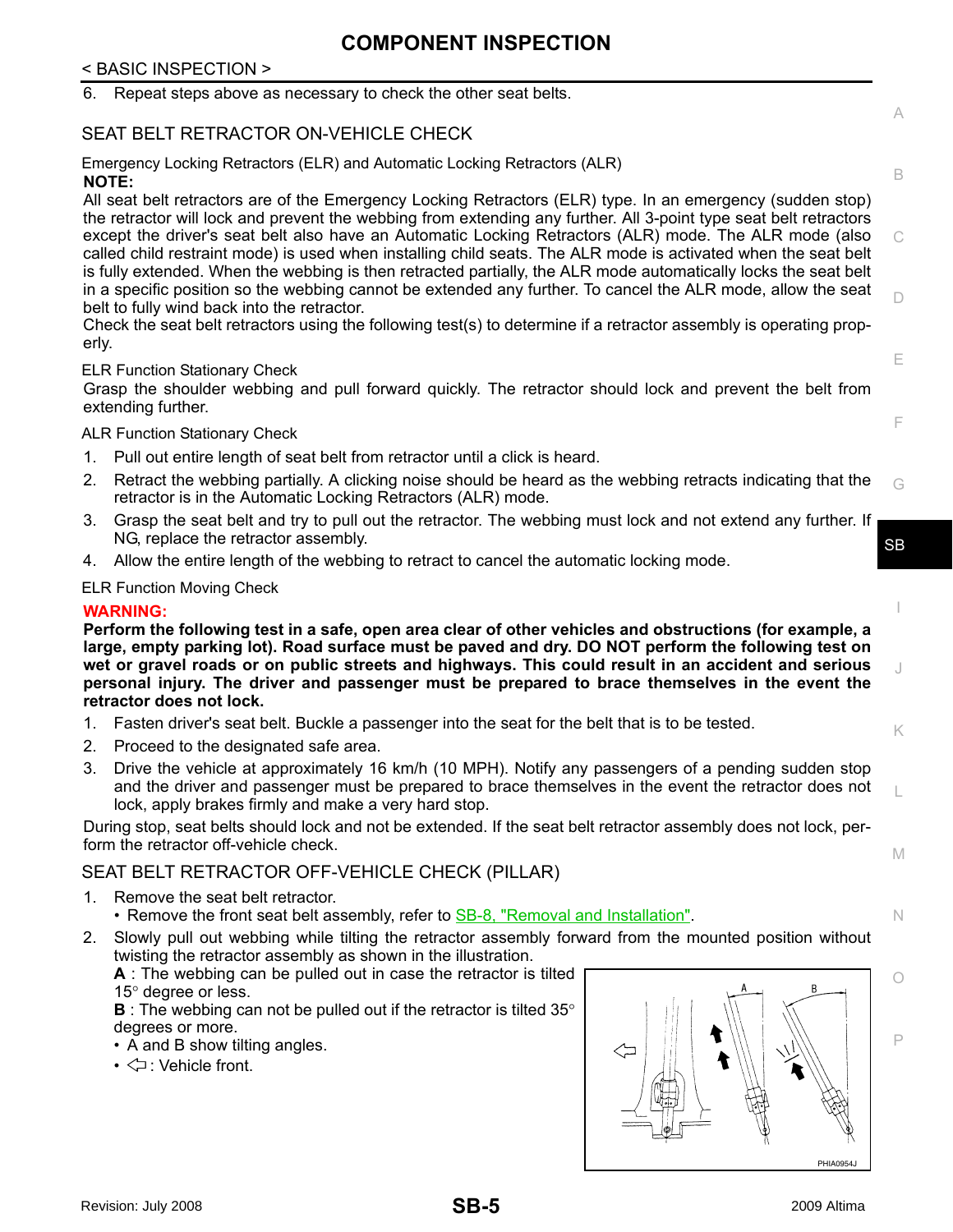## **COMPONENT INSPECTION**

#### < BASIC INSPECTION >

Replace the seat belt assembly if it does not operate within specifications.

## SEAT BELT RETRACTOR OFF-VEHICLE CHECK (REAR PARCEL SHELF)

- 1. Remove the seat belt retractor.
	- Remove the rear seat belt assembly, refer to **SB-12**, "Removal and Installation".
- 2. Slowly pull out webbing while tilting the retractor assembly forward from the mounted position without twisting the retractor assembly as shown in the illustration.
	- **A** : The webbing can be pulled out in case the retractor is tilted 15° degree or less.

**B** : The webbing can not be pulled out if the retractor is tilted 35° degrees or more.

- A and B show tilting angles.
- $\cdot$   $\Leftrightarrow$  : Vehicle front.



Replace the seat belt assembly if it does not operate within specifications.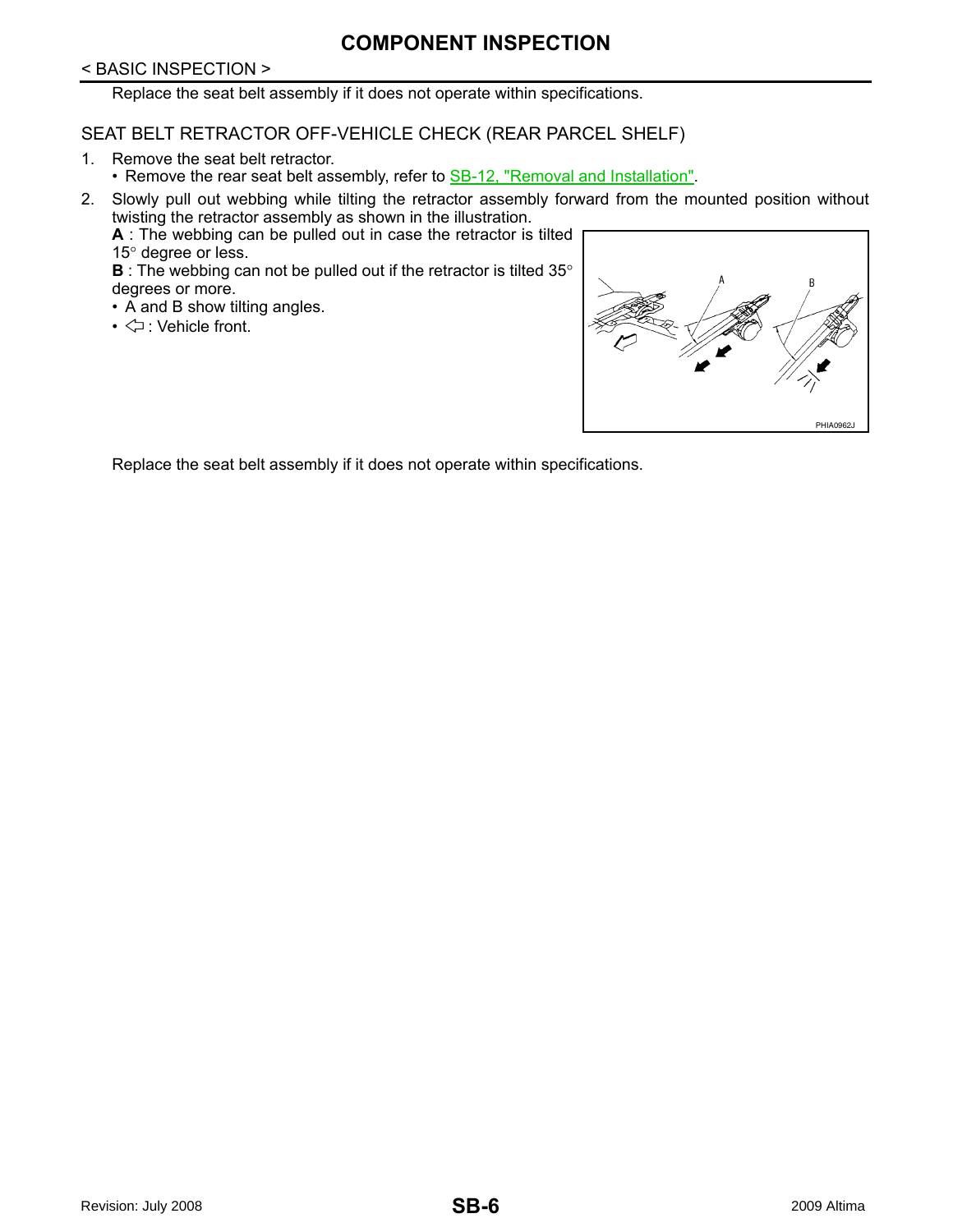## <span id="page-6-0"></span>< ON-VEHICLE REPAIR > ON-VEHICLE REPAIR FRONT SEAT BELT

<span id="page-6-2"></span><span id="page-6-1"></span>Exploded View *INFOID:0000000004205516*

B

C

A

D

E

F

G

I

J

K

L

M

N

 $\bigcirc$ 



- 
- 4. Seat belt pre-tensioner connector 5. Seat belt retractor 6. Seat belt adjuster
- A. D-ring anchor bolt **B.** Outer anchor bolt **C.** Retractor screw
- D. Retractor anchor bolt **E.** Bolt **E.** Bolt **Vehicle front**
- 
- 
- 
- 
- 1. D-ring anchor 2. Adjuster cover 3. Outer anchor bolt cover
	-
	-
	-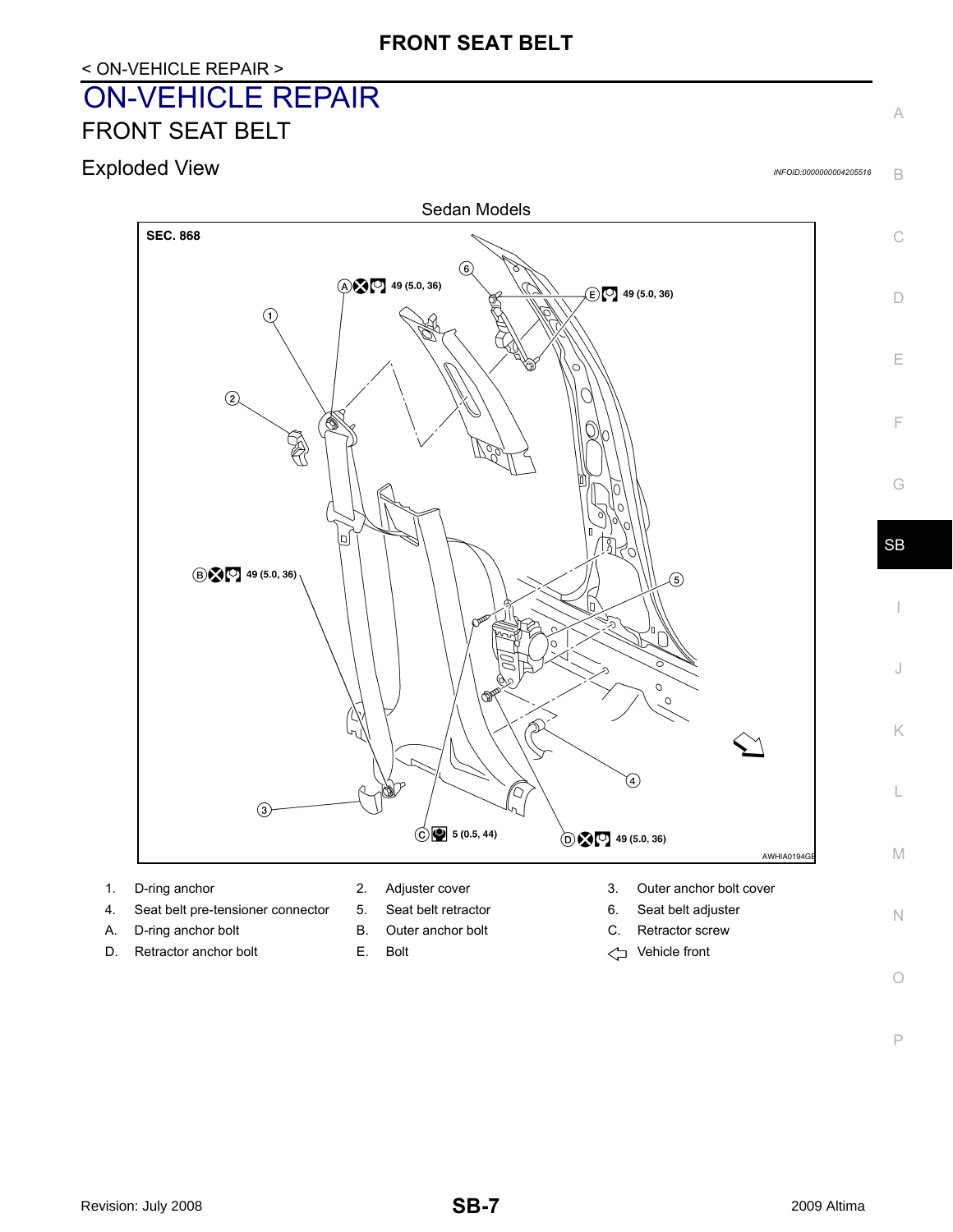## < ON-VEHICLE REPAIR >

#### Coupe Models



- 
- Vehicle front

## <span id="page-7-0"></span>Removal and Installation *Installation INFOID:000000004205517*

#### REMOVAL OF SEAT BELT RETRACTOR - COUPE **CAUTION:**

#### **Before servicing SRS, turn the ignition switch off, disconnect both negative and positive battery terminals, then wait at least three minutes.**

- 1. Disconnect both negative and positive battery terminals, then wait at least three minutes.
- 2. Remove the rear seat cushion and seat back. Refer to **SE-25**, "Removal and Installation".
- 3. Release the pawl and remove anchor bolt cover, then remove lower anchor bolt.
- 4. Release the D-ring anchor bolt cover, then remove D-ring anchor bolt from center pillar.
- 5. Remove upper pillar finisher and rear lower finisher. Refer to **INT-15**, "Removal and Installation".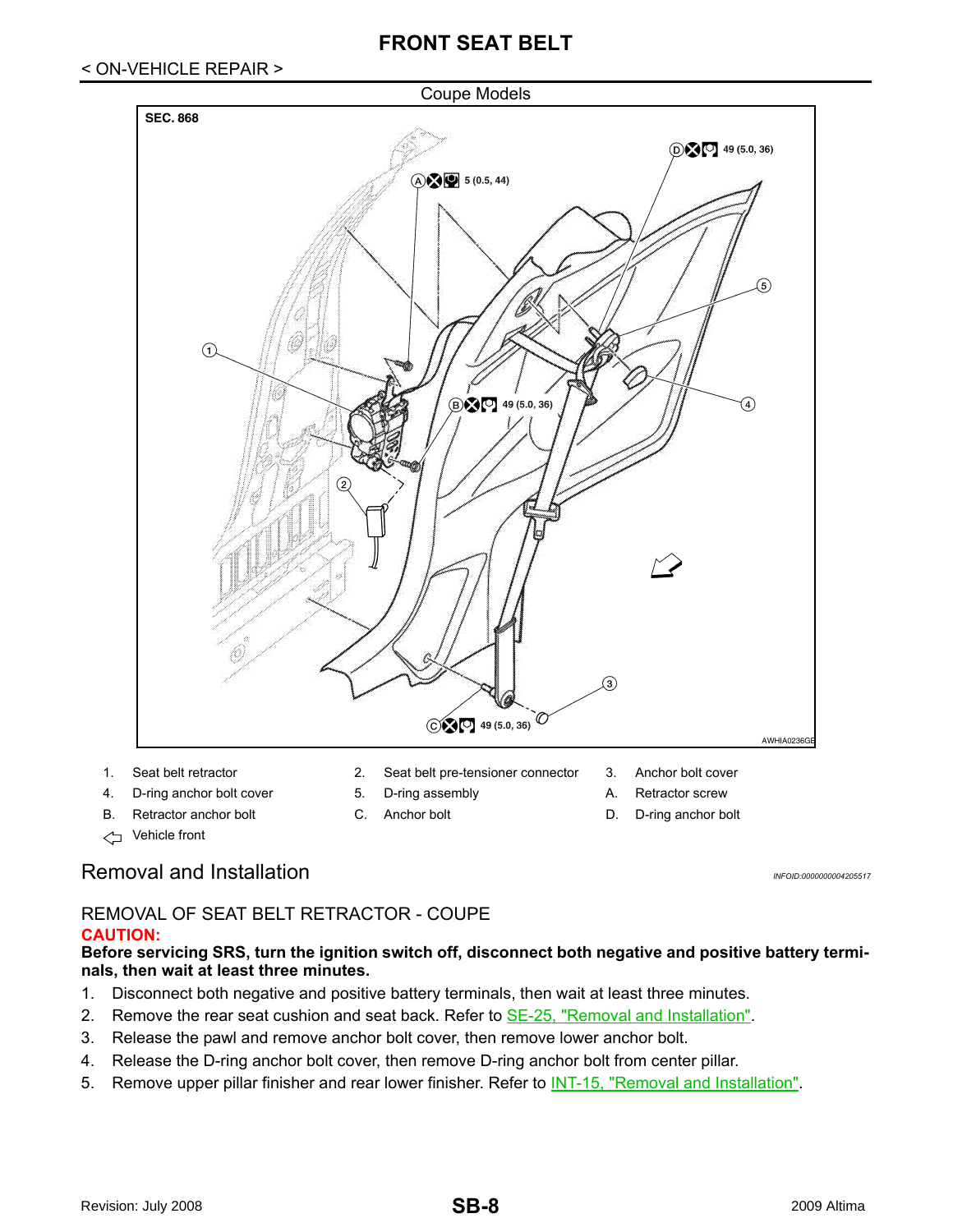## < ON-VEHICLE REPAIR >

- 6. Disconnect seat belt pre-tensioner connector (1). ⇐: Vehicle front **CAUTION:**
	- **For installing/removing seat belt pre-tensioner connector, insert a thin screwdriver wrapped with tape into the notch; lift locking tab then remove connector.**
	- **Install connector with lock raised, then push locking tab into connector.**
- 7. Remove seat belt retractor screw (A) and retractor anchor bolt (B), then remove seat belt retractor (2) from center pillar.

## INSTALLATION OF SEAT BELT RETRACTOR - COUPE

Installation is in the reverse order of removal.

• Always perform an inspection after repair to be sure the system is functioning within specifications. Refer to [SB-4, "Inspection"](#page-3-2).

## REMOVAL OF SEAT BELT RETRACTOR - SEDAN

## **CAUTION:**



- 1. Disconnect both negative and positive battery terminals, then wait at least three minutes.
- 2. Release the pawl, then remove outer anchor bolt cover and outer anchor bolt.
- 3. Remove center pillar lower and upper finishers. Refer to INT-36, "Removal and Installation".
- 4. Remove D-ring anchor bolt from seat belt adjuster.
- 5. Remove seat belt retractor.
	- Disconnect the seat belt pre-tensioner connector. **CAUTION:**
		- **For installing/removing seat belt pre-tensioner connector, insert a thin screwdriver wrapped with tape into the notch; lift locking tab then remove connector.**
		- **Install connector with lock raised, then push locking tab into connector.**



- Remove screw and retractor anchor bolt, then remove seat belt retractor from center pillar.
- 6. Remove bolts, then remove seat belt adjuster from center pillar.

## INSTALLATION OF SEAT BELT RETRACTOR- SEDAN

Installation is in the reverse order of removal.

• Always perform an inspection after repair to be sure the system is functioning within specifications. Refer to [SB-4, "Inspection"](#page-3-2).

#### REMOVAL OF SEAT BELT BUCKLE **CAUTION:**

#### O **Before servicing SRS, turn the ignition switch off, disconnect both negative and positive battery terminals, then wait at least three minutes.**

- 1. Disconnect the negative and positive battery terminals, then wait at least three minutes.
- 2. Remove the front seat from the vehicle. Refer to SE-23, "Removal and Installation".



M

N

P

G

C

A

B

D

E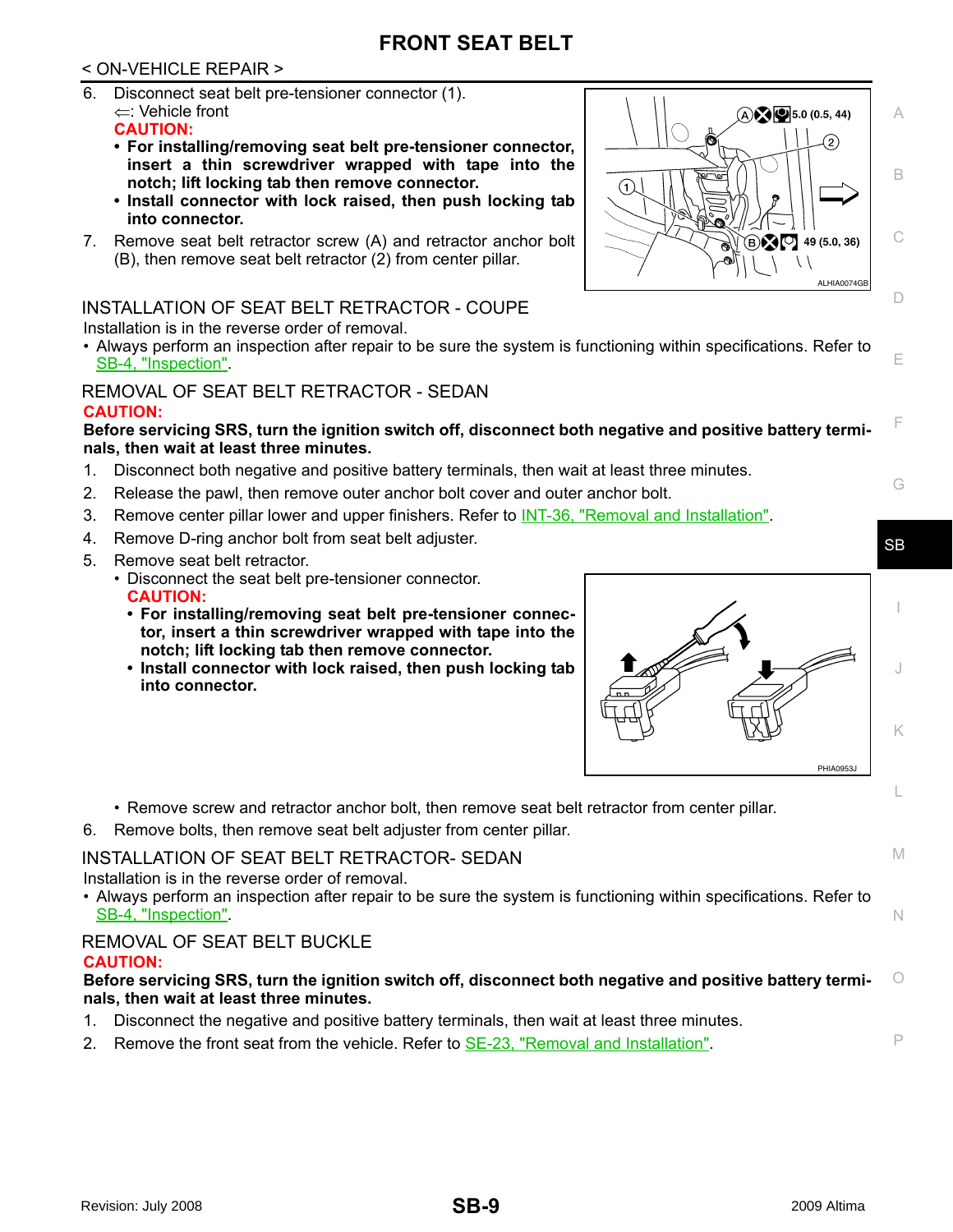## < ON-VEHICLE REPAIR >

- 3. Remove anchor nut (A) from the seat belt buckle (1).
- 4. Disconnect the seat belt buckle harness connector (2), release the harness clip(s), then remove the seat belt buckle (1).



## INSTALLATION OF SEAT BELT BUCKLE

Installation is in the reverse order of removal.

• Always perform an inspection after repair to be sure the system is functioning within specifications. Refer to [SB-4, "Inspection".](#page-3-2)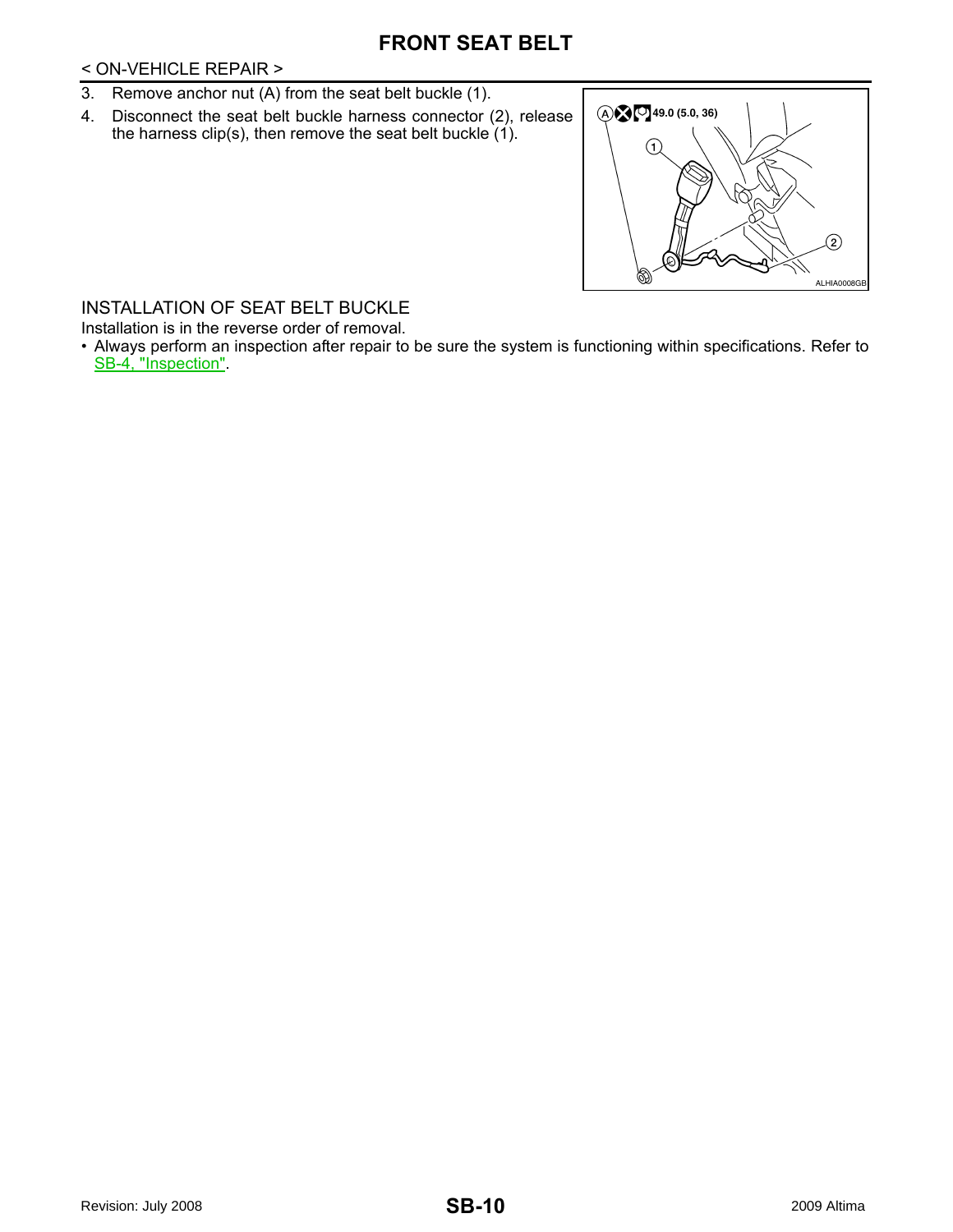## **REAR SEAT BELT**

## < ON-VEHICLE REPAIR >

## <span id="page-10-0"></span>REAR SEAT BELT

<span id="page-10-1"></span>Exploded View *INFOID:0000000004205518*

C

B

A

D

E

F

G

SB

I

J

K

L

M



- 
- 
- A. Retractor anchor bolt **B.** Outer anchor bolt **C.** Buckle anchor bolt
- 
- 4. Seat belt buckle LH 5. Seat belt retractor center 6. Seat belt retractor LH
	-
- 
- 
- 

N  $\bigcirc$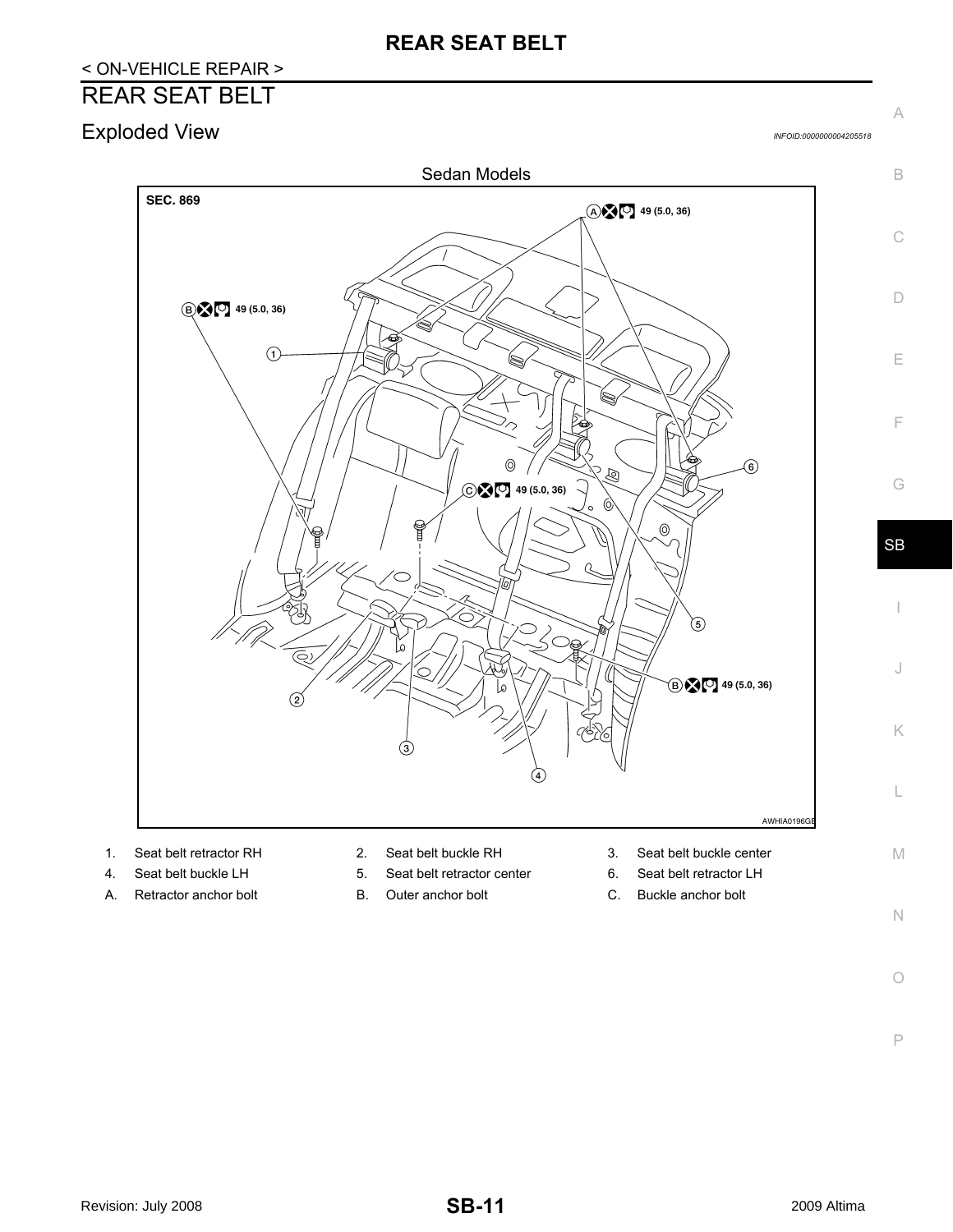

- 1. Seat belt retractor outer RH 2. Seat belt buckle 3. Seat belt retractor center
- 4. Seat belt retractor outer LH A. Retractor anchor bolt B. Retractor screw
- 
- ⇐ Vehicle front
- 
- 
- 

ķ

 $\odot$   $\odot$   $\odot$   $\odot$  49 (5.0, 36)

C. D-ring anchor bolt D. Anchor bolt E. Retractor anchor bolt center

## <span id="page-11-0"></span>Removal and Installation *Installation INFOID:000000004205519*

ALHIA0073G

 $\bigoplus$   $\bigodot$  49 (5.0, 36)

## REMOVAL OF SEAT BELT RETRACTOR (SEDAN)

- 1. Remove the rear seat cushion. Refer to **SE-53**, "Removal and Installation".
- 2. Remove the outer anchor bolt.
- 3. Remove the rear parcel shelf finisher. Refer to INT-38, "Removal and Installation".
- 4. Remove retractor anchor bolt, then remove seat belt retractor.

## INSTALLATION OF SEAT BELT RETRACTOR (SEDAN)

Installation is in the reverse order of removal.

• Always perform an inspection after repair to be sure the system in functioning within specifications. Refer to [SB-4, "Inspection".](#page-3-2)

## REMOVAL OF SEAT BELT RETRACTOR (COUPE OUTER)

- 1. Remove the rear seat cushion and seat back. Refer to **SE-25, "Removal and Installation"**.
- 2. Remove upper pillar finisher and rear lower finisher. Refer to **INT-15**, "Removal and Installation".

## **SB-12**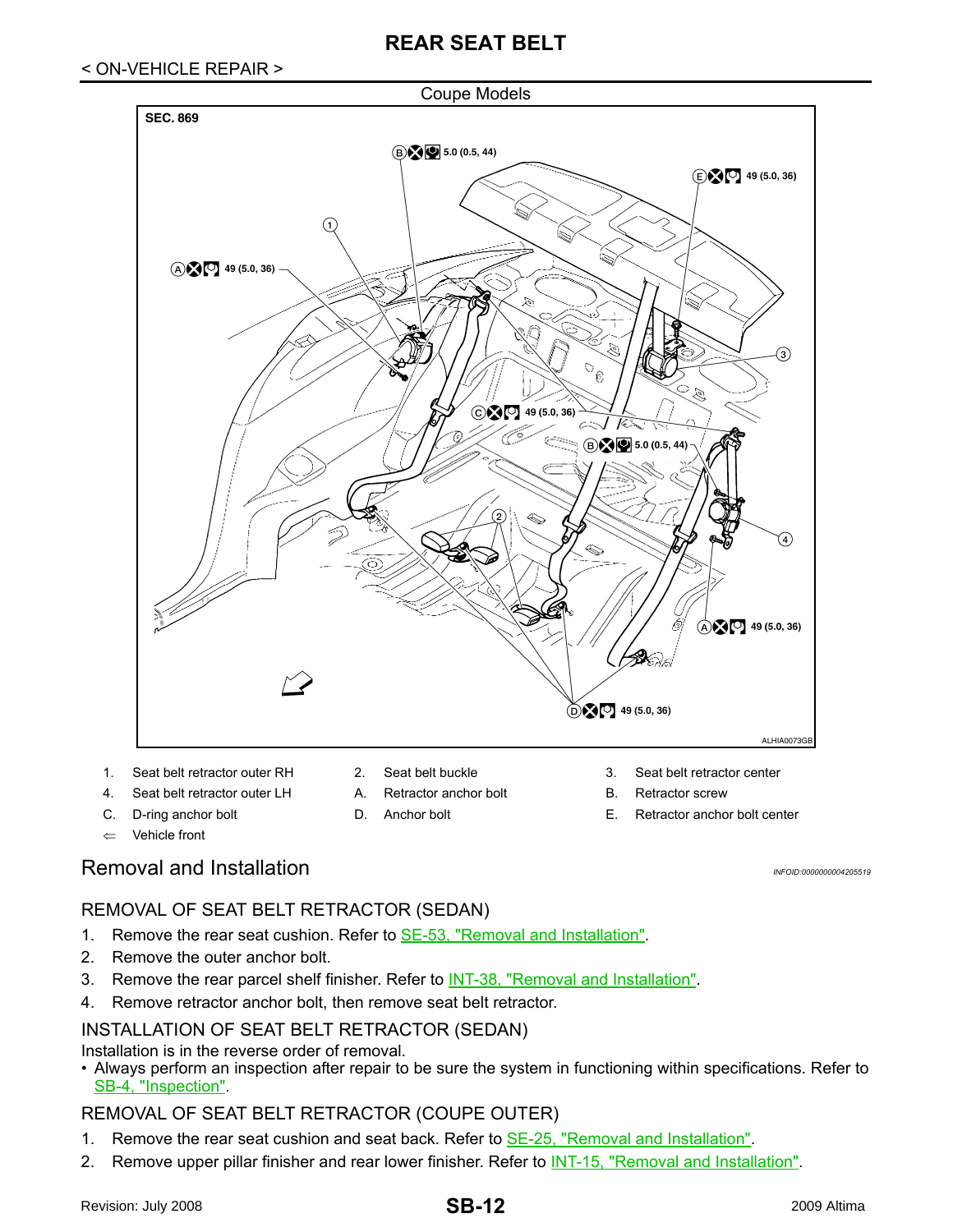## **REAR SEAT BELT**

| < ON-VEHICLE REPAIR >                                                                                                                                                                          |           |
|------------------------------------------------------------------------------------------------------------------------------------------------------------------------------------------------|-----------|
| Remove the anchor bolt, then remove D-ring anchor bolt.<br>3.                                                                                                                                  |           |
| Remove retractor screw and retractor anchor bolt, then remove seat belt retractor outer.<br>4.                                                                                                 | А         |
| INSTALLATION OF SEAT BELT RETRACTOR (COUPE OUTER)                                                                                                                                              |           |
| Installation is in the reverse order of removal.<br>• Always perform an inspection after repair to be sure the system is functioning within specifications. Refer to<br>SB-4, "Inspection".    | B         |
| REMOVAL OF SEAT BELT RETRACTOR (COUPE CENTER)                                                                                                                                                  | C         |
| Remove the rear seat cushion and seat back. Refer to <b>SE-25</b> , "Removal and Installation".<br>1.                                                                                          |           |
| Remove the rear parcel shelf finisher. Refer to <i>INT-17</i> , "Removal and Installation".<br>2.                                                                                              |           |
| Remove the anchor bolt.<br>3.                                                                                                                                                                  | D         |
| Remove the retractor anchor bolt, then remove seat belt retractor center.<br>4.                                                                                                                |           |
| INSTALLATION OF SEAT BELT RETRACTOR (COUPE CENTER)                                                                                                                                             | Е         |
| Installation is in the reverse order of removal.<br>• Always perform an inspection after repair to be sure the system is functioning within specifications. Refer to<br>SB-4, "Inspection".    |           |
| REMOVAL OF SEAT BELT BUCKLE                                                                                                                                                                    | F         |
| Remove the rear seat cushion. Refer to <b>SE-25</b> , "Removal and Installation".<br>1.<br>Remove buckle anchor bolt, then remove the seat belt buckle. Refer to SB-11, "Exploded View".<br>2. | G         |
| <b>INSTALLATION OF SEAT BELT BUCKLE</b>                                                                                                                                                        |           |
| Installation is in the reverse order of removal.                                                                                                                                               |           |
| • Always perform an inspection after repair to be sure the system is functioning within specifications. Refer to<br>SB-4, "Inspection".                                                        | <b>SB</b> |
|                                                                                                                                                                                                |           |
|                                                                                                                                                                                                |           |
|                                                                                                                                                                                                |           |
|                                                                                                                                                                                                |           |

 $\mathbb M$ 

K

L

N

O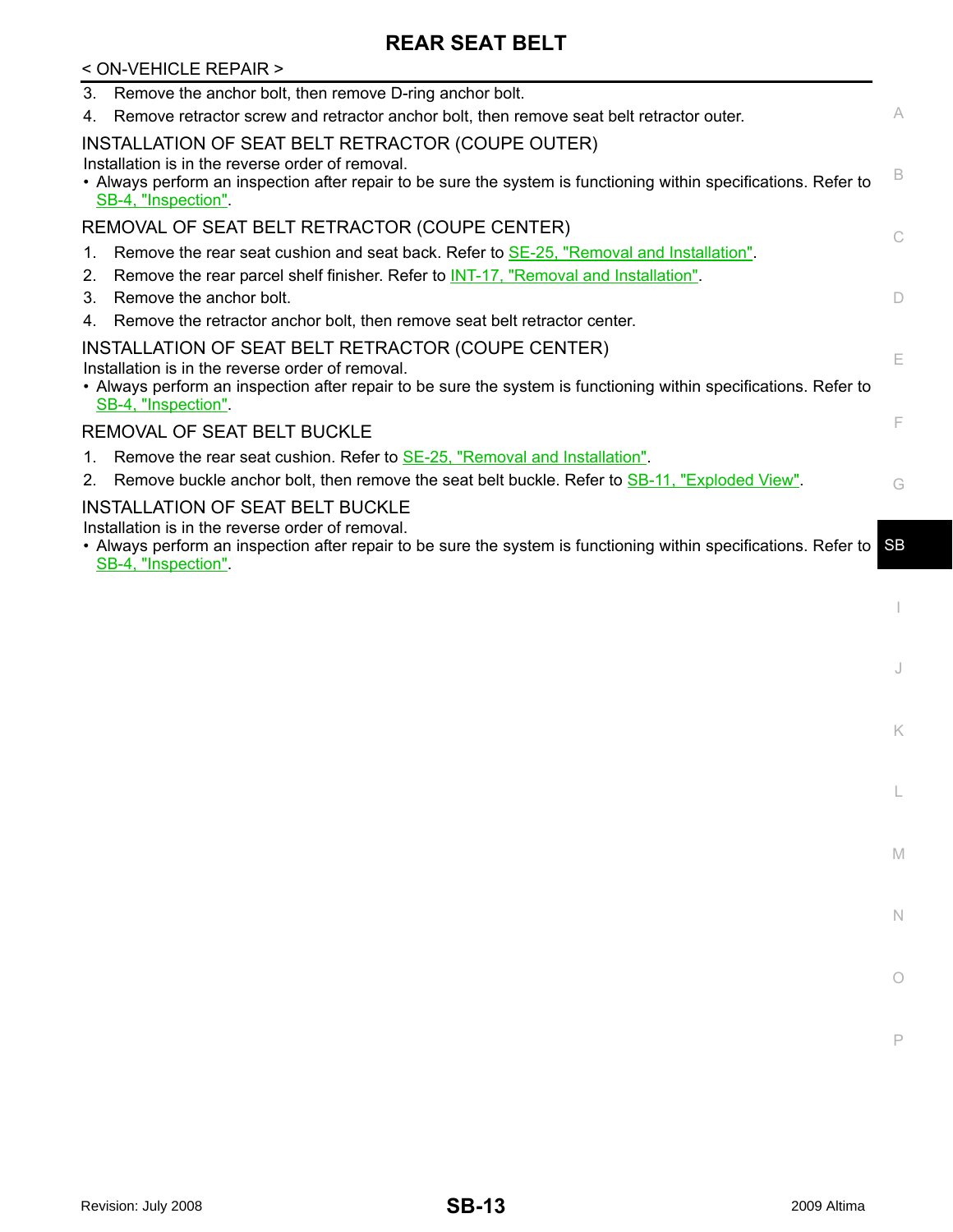< ON-VEHICLE REPAIR >

## <span id="page-13-0"></span>LATCH SYSTEM FOR CHILDREN

<span id="page-13-1"></span>Removal and Installation *Installation INFOID:000000004205520* 

#### **NOTE:**

The LATCH (Lower Anchors and Tether for Children) system is a built-in part of the vehicle structure, and is not serviceable.

• Vehicle front